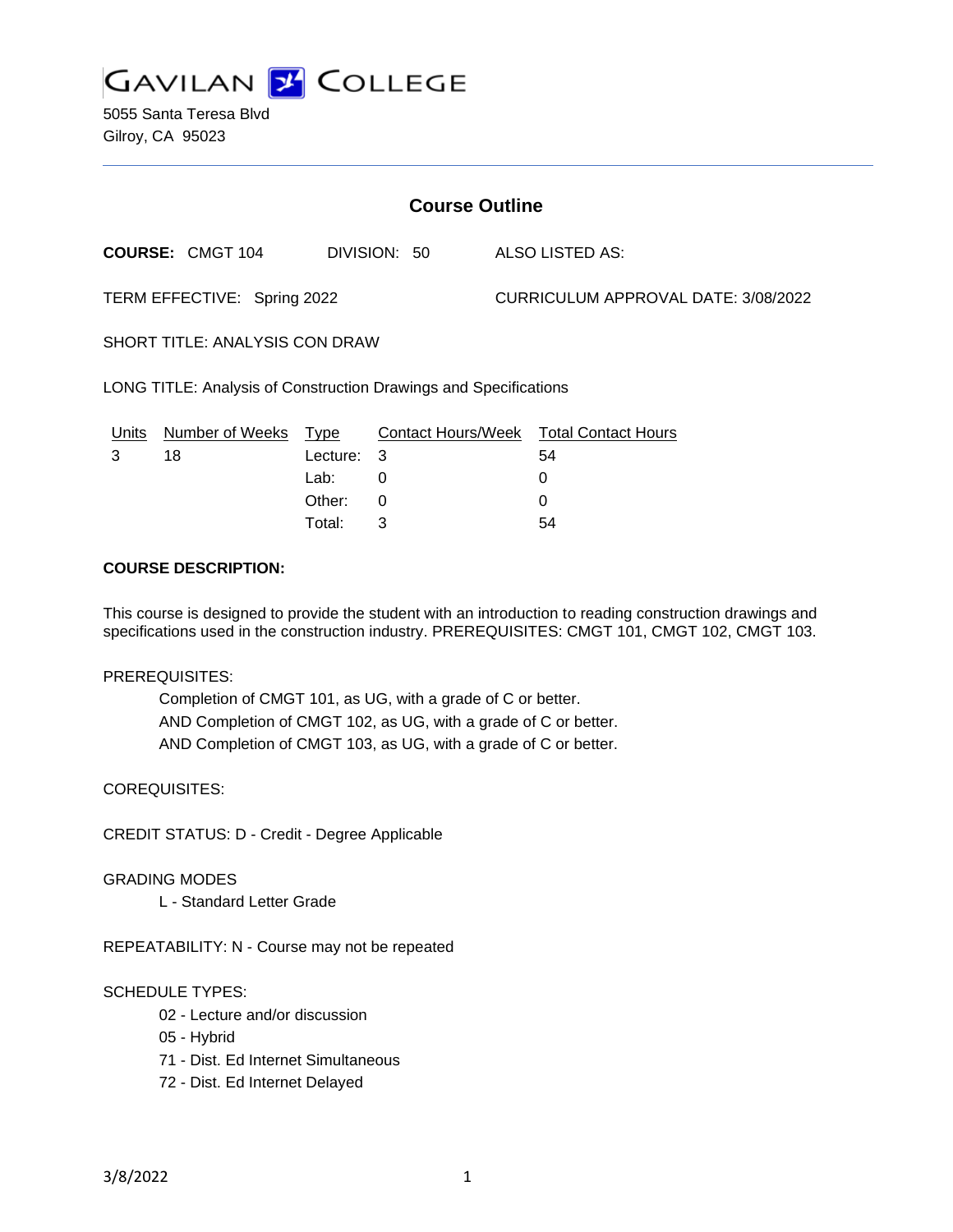## **STUDENT LEARNING OUTCOMES:**

By the end of this course, a student should:

1. Summarize the overall organization, specific purposes, and information provided in standard construction specifications.

2. Apply the ability to read 2D building plans and project specifications.

## **COURSE OBJECTIVES:**

By the end of this course, a student should:

1. Explain how to read 2D building plans.

2. Apply basic surveying techniques for construction layout and control.

3. Analyze architectural plans, civil and landscape plans, and foundation plans for planning and management of construction processes.

4. Complete various activities by successfully using OnScreen Takeoff software, Bluebeam Revu software, and PlanGrid Software.

5. State the construct of business ethics code of conduct and analyze ethical decision-making best practices.

6. Recognize the basic principles of plumbing, mechanical, and electrical systems.

7. Identify construction quality assurance and control for plumbing and fire sprinkler plans, heating and cooling plans, and for electrical plans.

8. State their uses and create construction project cost estimates for architectural plans, foundation plans, structural plans, plumbing and fire sprinkler plans, heating and cooling plans, and electrical plans.

# **CONTENT, STUDENT PERFORMANCE OBJECTIVES, OUT-OF-CLASS ASSIGNMENTS**

Curriculum Approval Date: 3/08/2022

3 Hours

Content: Course Overview. Different Types of Contracts and Players. Specifications. Various types of project delivery methods and the roles and responsibilities of the players.

3 Hours

Content: Correspondence and Construction Drawings Submittal Process. Introduction to Bluebeam Revu Software.

3 Hours

Content: Keys to Plan Reading. How to read 2D building plans.

6 Hours

Content: Construction Surveying/Staking. Basic surveying techniques for construction layout and control. Civil and Landscape Plans. Exam.

3 Hours

Content: Architectural Plans. Construction project cost estimates as it relates to architectural plans

6 Hours

Content: Foundations Plans. Construction project cost estimates as it relates to foundations plans. OnScreen Takeoff Software.

9 Hours

Content: Structural Plans. Construction project cost estimates as it relates to structural plans. Business Ethics. PlanGrid Software. Exam.

4.5 Hours

Content: Plumbing and Fire Sprinkler Plans. Basic principles of plumbing systems. Construction quality assurance and control for plumbing and fire sprinkler plans.

4.5 Hours

Content: Heating and Cooling Plans. Basic principles of mechanical systems. Construction quality assurance and control for heating and cooling plans.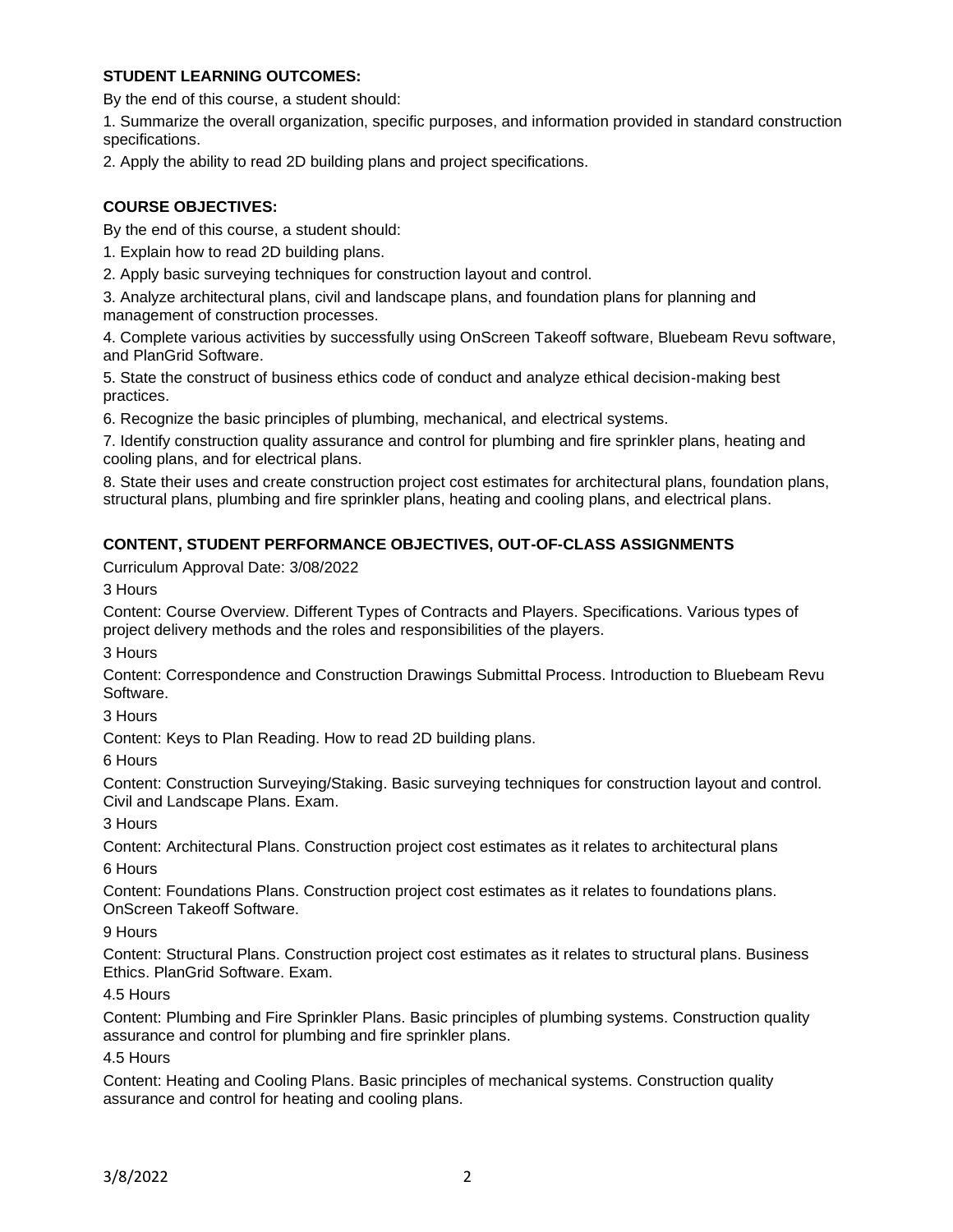## 3 Hours

Content: Electrical Plans. Basic principles of electrical systems. Construction quality assurance and control for electrical plans.

3 Hours

Content: Types of Estimates and Uses. Exam.

4 Hours

Content: Review for Final. Complete course binder.

2 Hours

Final Exam.

# **METHODS OF INSTRUCTION:**

lecture, discussion, guided practice, multi-media presentation

## **OUT OF CLASS ASSIGNMENTS:**

Required Outside Hours: 36

Assignment Description: Read textbook and handouts. Study for quizzes and exams.

Required Outside Hours: 72

Assignment Description: Out of class assignments and activities. Such as: Bluebeam Revu homework, reading specifications, architectural plans homework, foundations plans homework, OnScreen Takeoff software homework, structural plans homework, plumbing and fire sprinkler plans homework, heating and cooling plans homework, and electrical plans homework.

## **METHODS OF EVALUATION:**

Problem-solving assignments

Evaluation Percent 40 Evaluation Description 30% - 50% Assignments/Class Activities

Skill demonstrations Evaluation Percent 10 Evaluation Description 10% - 20% Exercises

Objective examinations

Evaluation Percent 40 Evaluation Description 30% - 50% Quizzes and Exams

Other methods of evaluation

Evaluation Percent 10 Evaluation Description 10% - 20% Participation in class activities. Course binder.